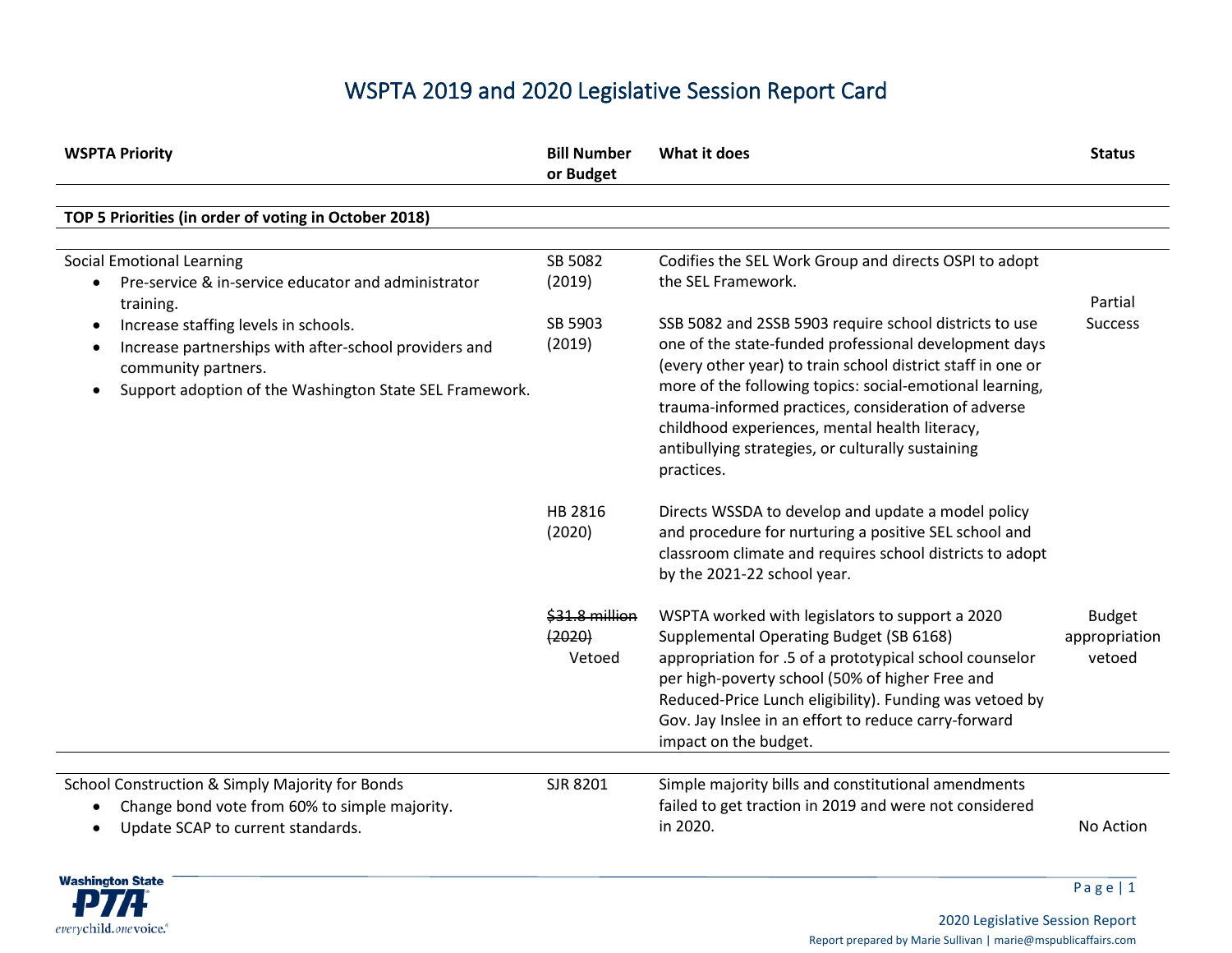| <b>WSPTA Priority</b>                                                                                                                                                                                                                                                                                                                                                                         | <b>Bill Number</b><br>or Budget              | What it does                                                                                                                                                                                                                                                                                                                                                                                        | <b>Status</b>             |
|-----------------------------------------------------------------------------------------------------------------------------------------------------------------------------------------------------------------------------------------------------------------------------------------------------------------------------------------------------------------------------------------------|----------------------------------------------|-----------------------------------------------------------------------------------------------------------------------------------------------------------------------------------------------------------------------------------------------------------------------------------------------------------------------------------------------------------------------------------------------------|---------------------------|
| Renew the K-3 grant program to help achieve 17:1 K-3<br>$\bullet$<br>class size targets.<br>Document use, age, condition and purpose of portables.                                                                                                                                                                                                                                            | SB 5853<br>(dead)                            | A bill to change the student space allocation and cost<br>per square foot funding formulas passed the Senate in<br>2019 but didn't get a hearing in the House. Not<br>considered in the 2020 session.<br>The K-3 grant program is discontinued; funding<br>appropriated in the 2019-21 school year must be<br>allocated and/or spent by June 30, 2020 or it reverts to<br>the state capital budget. |                           |
|                                                                                                                                                                                                                                                                                                                                                                                               |                                              | No bills or studies on portables.                                                                                                                                                                                                                                                                                                                                                                   |                           |
| Preventing Gun Violence (updated for 2020)<br>Supporting implementation of I-1639.<br>Ensuring continued eligibility and safety training for<br>$\bullet$<br>firearms ownership, using the best available<br>background check.                                                                                                                                                                | HB 2467<br>(2020)<br>HB 1191<br>(2019, 2020) | Creates a centralized single point of contact background<br>check system for firearms.<br>School notifications bill passed but there was no easy<br>way to address ERPO notifications in the bill.                                                                                                                                                                                                  | Partial<br><b>Success</b> |
| Permitting and encouraging destruction of crime guns<br>$\bullet$<br>by the Washington State Patrol and other agencies.<br>Prohibiting the arming of school staff except for trained<br>$\bullet$<br>school resource officers (SROs).<br>Extending the law regarding possessing dangerous<br>$\bullet$<br>weapons on school facilities to childcare, daycare, and<br>early learning settings. | HB 2555<br>(2020)                            | Requires a licensed firearm dealer to conduct a<br>background check on applicants for the purchase or<br>transfer of a firearm frame or receiver once a state<br>firearms background check system is established within<br>the Washington State Patrol.                                                                                                                                             |                           |
| Prohibiting the sale and use of high capacity<br>$\bullet$<br>magazines.<br>Notifying relevant school district authorities of Extreme<br>$\bullet$                                                                                                                                                                                                                                            | HB 2622<br>(2020)                            | Establishes compliance hearing processes and contempt<br>of court procedures for courts that have issued orders to<br>surrender weapons and extreme risk protection orders.                                                                                                                                                                                                                         |                           |
| Risk Protection Orders pertaining to a minor.                                                                                                                                                                                                                                                                                                                                                 | SB 5434<br>(2020)                            | Restricts possession of weapons in daycares and<br>requires guns to be properly stored in family-run<br>daycares.                                                                                                                                                                                                                                                                                   |                           |
|                                                                                                                                                                                                                                                                                                                                                                                               | SB 6288                                      | Creates an Office of Firearm Violence Prevention in the<br>state Department of Commerce.                                                                                                                                                                                                                                                                                                            |                           |

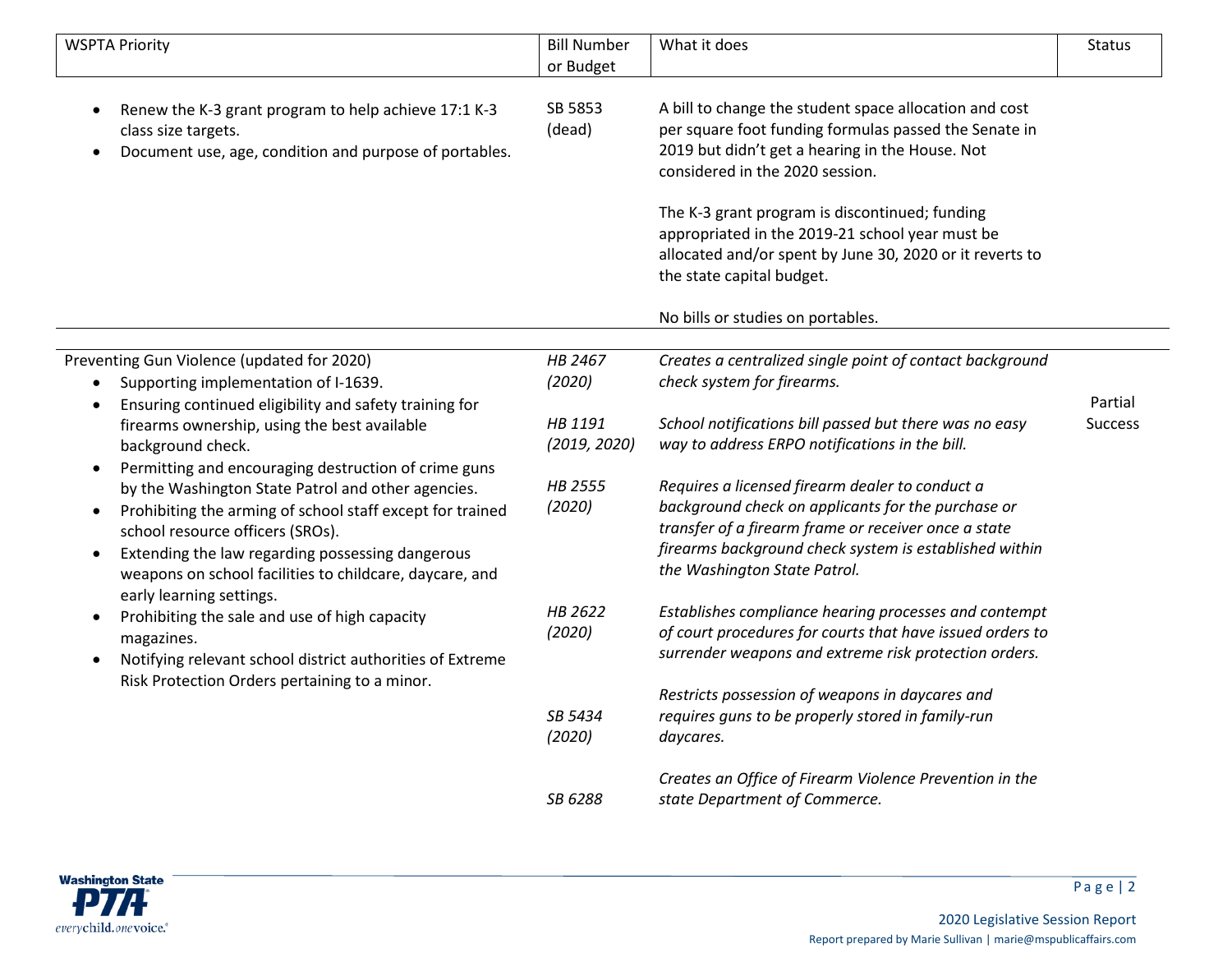| <b>WSPTA Priority</b>                                                                                                                                                                                                                                                                             | <b>Bill Number</b>                          | What it does                                                                                                                                                                                                                    | <b>Status</b>             |
|---------------------------------------------------------------------------------------------------------------------------------------------------------------------------------------------------------------------------------------------------------------------------------------------------|---------------------------------------------|---------------------------------------------------------------------------------------------------------------------------------------------------------------------------------------------------------------------------------|---------------------------|
|                                                                                                                                                                                                                                                                                                   | or Budget                                   |                                                                                                                                                                                                                                 |                           |
|                                                                                                                                                                                                                                                                                                   | HB 1010<br>(2019, 2020)                     | Didn't Pass: HB 1010 would have allowed the<br>Washington State Patrol to destroy confiscated<br>weapons.                                                                                                                       |                           |
|                                                                                                                                                                                                                                                                                                   | HB 2240/SB<br>6077 and<br>HB 2947<br>(2020) | Didn't Pass: Would have placed limits on high-capacity<br>magazines.                                                                                                                                                            |                           |
|                                                                                                                                                                                                                                                                                                   | HB 2241/SB<br>6076                          | Didn't Pass: Would have prohibited assault weapons.                                                                                                                                                                             |                           |
| Strategies to Address the Teacher Shortage, including:<br>Funding of recruitment and conditional scholarship<br>$\bullet$<br>programs.<br>Expansion of Professional Educator Standards Board<br>$\bullet$<br>(PESB)-approved conditional certificates and alternative<br>routes to certification. | HB 1139<br>(2019)                           | This bill that passed in the 2019 session is a<br>comprehensive approach to the teacher shortage and<br>addresses many of the issues in this priority.                                                                          | Partial<br><b>Success</b> |
| Phased-in expansion of Beginning Educator Support Team<br>$\bullet$<br>(BEST) grants to all schools.                                                                                                                                                                                              |                                             | No new funding in 2020 supplemental for BEST grants.                                                                                                                                                                            |                           |
| Strategic K-12 Investments to Close Gaps<br>Close Special Education funding gaps.<br>$\bullet$<br>Increase the Prototypical School Model to I-1351<br>$\bullet$<br>levels.<br>Include a categorical allocation for high mobility<br>$\bullet$                                                     | SB 5091<br>(2019)<br>SB 5313<br>(2019)      | Increased funding for the special education multiplier<br>and training for teachers on inclusive classrooms.<br>Increased the levy cap from \$1.50 to \$2.50/\$1000<br>assessed value; capped per pupil at \$2,500 (lesser of). | Partial<br><b>Success</b> |
| students.<br>Expand High Poverty Learning Assistance Program<br>$\bullet$<br>(LAP) by lowering the threshold.<br>Allow school districts to choose between the two<br>$\bullet$<br>enrichment levy caps and increase the Local Efforts                                                             | HB 2897/<br>SB 6615                         | Didn't Pass: Would have put the recommendations of<br>the Staffing Enrichment Work Group into statute.<br>Courtesy hearing.                                                                                                     |                           |
| Assistance (LEA) ceiling.                                                                                                                                                                                                                                                                         | HB 1384<br>(2019)                           | Didn't Pass: Several variations of the High-Poverty LAP<br>bill were discussed, at the House budget for .5 school<br>counselors included language to drop the eligibility to<br>45% in schools with 600 or more students.       |                           |

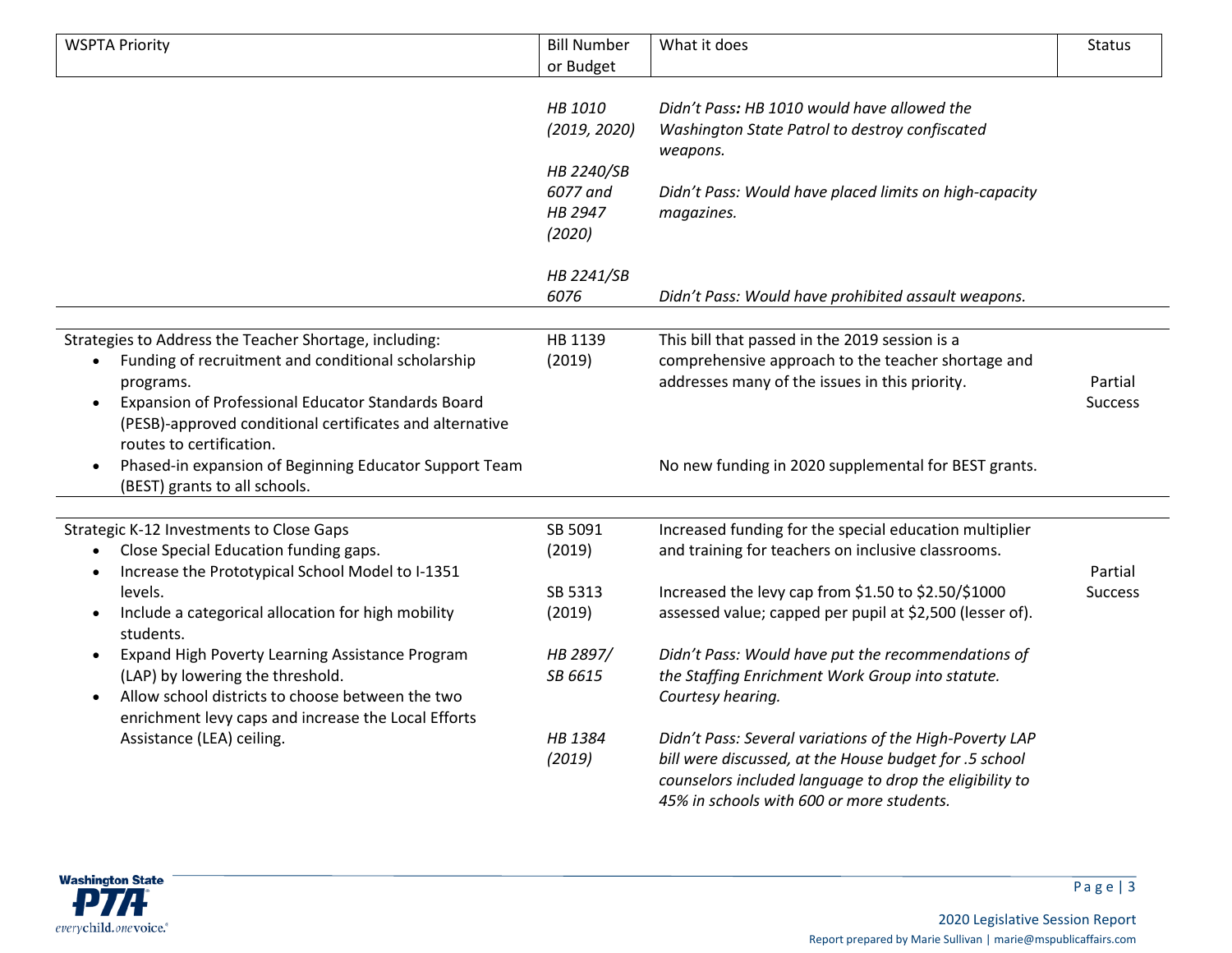| <b>WSPTA Priority</b>                                               | <b>Bill Number</b> | What it does                                             | <b>Status</b>  |
|---------------------------------------------------------------------|--------------------|----------------------------------------------------------|----------------|
|                                                                     | or Budget          |                                                          |                |
|                                                                     | <b>HB 2753/SB</b>  | Didn't Pass: Would have allowed school districts to      |                |
|                                                                     | 6344 (2020)        | choose between a \$2.50/\$1000 or \$2,500 (removed       |                |
|                                                                     |                    | lesser of).                                              |                |
|                                                                     |                    |                                                          |                |
|                                                                     | HB 2237/SB         | Didn't Pass: Would have increased access to Local Effort |                |
|                                                                     | 6075 (2020)        | Assistance, up to \$2,500 per pupil.                     |                |
| Also Supported Priorities (listed alphabetically)                   |                    |                                                          |                |
|                                                                     |                    |                                                          |                |
| Best Practices for School Meals - Lunch                             | HB 1272            | While HB 1272 didn't pass, the Legislature included      |                |
| Modify WAC 392-157-125 "Time for Meals" to define a                 | (2019, 2020)       | \$166,000 in the 2019-21 operating budget to fund six    | Partial        |
| minimum lunch period for students. Language should                  |                    | school demonstration sites and update WSSDA's model      | <b>Success</b> |
| be added to specify a minimum of 20 minutes to eat                  |                    | policy on school meals.                                  |                |
| lunch, after being seated, with additional time                     |                    |                                                          |                |
| scheduled to move through the lunch line.                           |                    | With the release of a State Auditor's Office report in   |                |
| Promote recess before lunch for elementary students.<br>٠           |                    | August 2019, OSPI has started the process to update      |                |
| Promote healthy and respectful eating environments                  |                    | the school meals WAC, including encouraging recess       |                |
| and discourages practices such as silent lunch.                     |                    | before lunch.                                            |                |
| <b>Best Practices for School Recess</b>                             | No action          |                                                          |                |
| Define a minimum of 30 minutes of daily recess time                 |                    |                                                          |                |
| for elementary school students.                                     |                    |                                                          | No Action      |
| Prohibit recess from being withheld due to academic or<br>$\bullet$ |                    |                                                          |                |
| punitive reasons.                                                   |                    |                                                          |                |
| Promote schools as an effective and necessary partner<br>$\bullet$  |                    |                                                          |                |
| in guiding children to meet the CDC recommendation                  |                    |                                                          |                |
| of 60 minutes of daily moderate to vigorous physical                |                    |                                                          |                |
| activity.                                                           |                    |                                                          |                |
| Specify that recess should be outdoors and primarily                |                    |                                                          |                |
| unstructured, with contingency plans for inclement                  |                    |                                                          |                |
| weather or other safety concerns.                                   |                    |                                                          |                |
| <b>Engaging Families in Student Success</b>                         | HB 2631            | While the bill didn't pass, the 2020 supplemental        |                |
| Replacing "Parent Involvement Coordinator" with the                 | (2020)             | operating budget created a work group to develop a       |                |
| more inclusive "Family and Community Engagement                     |                    | family engagement framework. The group must be co-       | <b>Budget</b>  |
| (FACE) Coordinator" in the funding formula.                         |                    | chaired by a parent, and many types of parents are       | (Section 922)  |
|                                                                     |                    |                                                          |                |
| <b>Washington State</b><br>R <del>. .</del>                         |                    |                                                          | Page   $4$     |

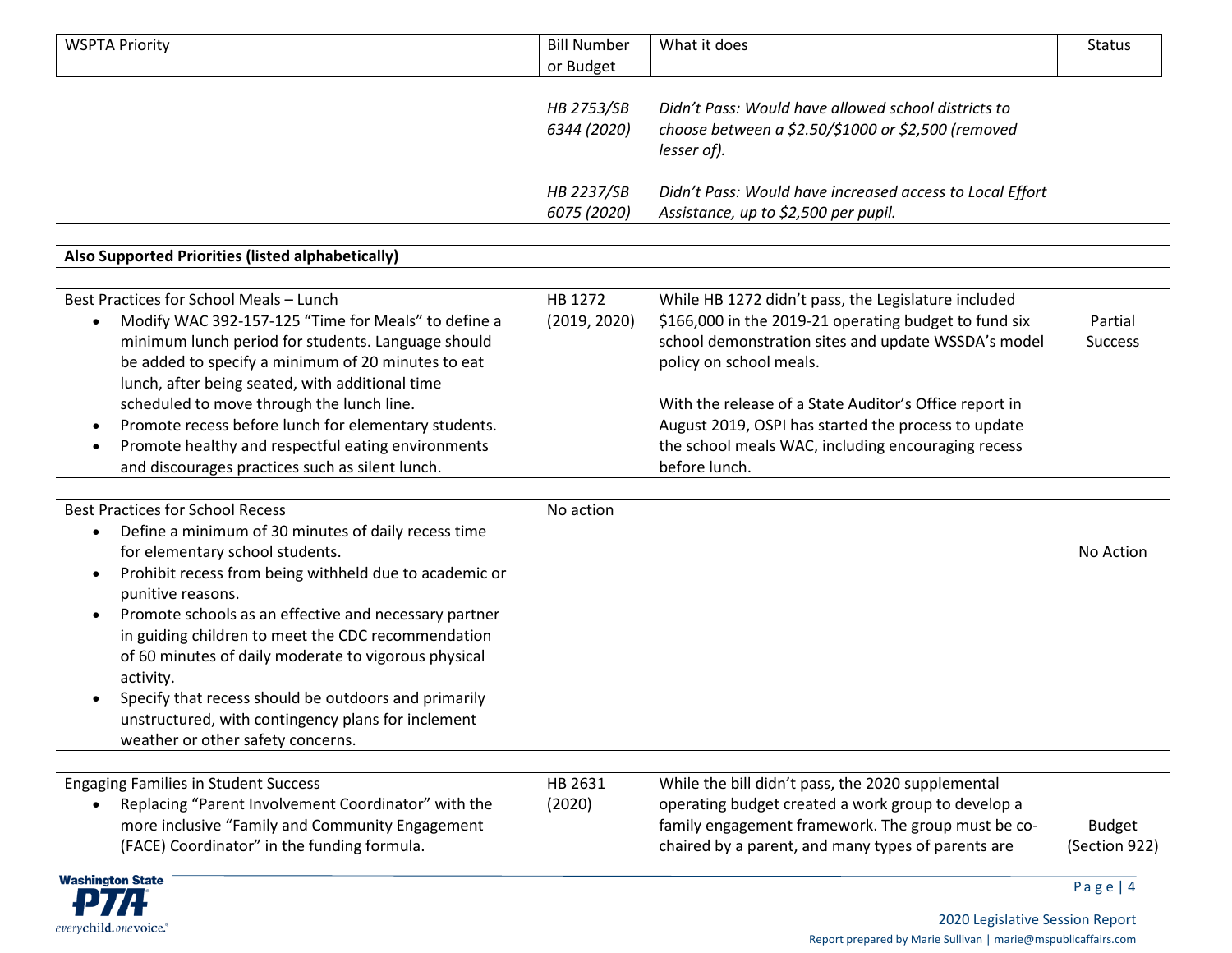| <b>WSPTA Priority</b>                                                                                                                                                                                                                                                                                                                                                                                                   | <b>Bill Number</b><br>or Budget                                                     | What it does                                                                                                                                                                                                                                                                                                                                                                                          | <b>Status</b>             |
|-------------------------------------------------------------------------------------------------------------------------------------------------------------------------------------------------------------------------------------------------------------------------------------------------------------------------------------------------------------------------------------------------------------------------|-------------------------------------------------------------------------------------|-------------------------------------------------------------------------------------------------------------------------------------------------------------------------------------------------------------------------------------------------------------------------------------------------------------------------------------------------------------------------------------------------------|---------------------------|
| Adopting a clear definition for FACE Coordinators.<br>Funding at least a 1.0 FTE FACE Coordinator per school,<br>starting with high poverty schools first.                                                                                                                                                                                                                                                              |                                                                                     | identified as members. Bill Sponsor Lilian Ortiz-Self, D-<br>38, has written a letter to OSPI to include a WSPTA<br>member on the work group since it was an oversight<br>that the association wasn't included in the language.<br>The school staffing enrichment work group boosts<br>family and community engagement coordinators.                                                                  |                           |
| Equitable Identification of Highly Capable Students<br>All students by $2^{nd}$ grade, and again by $6^{th}$ grade; and<br>At students' school of attendance, during the regular<br>school day; and<br>Using unbiased screening instruments.<br>$\bullet$                                                                                                                                                               | HB 1641/SB<br>5354 (2019)                                                           | Didn't Pass: Would have required school districts to<br>conduct universal screenings to identify students who<br>need further assessment for potential highly capable<br>program placement. Neither bill was considered in<br>2020.                                                                                                                                                                   | No Action                 |
| <b>Fund Paraeducator Training</b><br>Fully fund the training requirements for paraeducators<br>mandated by law, including the 28-hour fundamental<br>course of study and the additional 70 hours of professional<br>development required within the first three years of<br>employment.                                                                                                                                 | \$14.3 million<br>in FY21; \$53<br>million for<br>the 2021-23<br>biennium<br>Vetoed | WSPTA joined forces with PSE/SEIU 1948 to advocate<br>for four full days of training in the fundamental course<br>of study for all paraeducators. The Legislature provided<br>funding for two days; an additional two days was<br>funded for the 2020-21 school year, and then four days<br>going forward. The funding was vetoed by Gov. Jay<br>Inslee as part an effort to minimize budget impacts. | Completed<br>but Vetoed   |
| Increase Access to High-Quality Preschool<br>Develop a plan to ensure all preschool-age children in<br>Washington state have access to preschool that is:<br>High quality<br>$\circ$<br>Local<br>$\circ$<br>Developmentally appropriate<br>$\circ$<br>Evidence-based<br>$\circ$<br>Inclusive<br>$\Omega$<br>The plan must address the equity gaps and improve<br>student outcomes in the pre-K-12 public school system. | HB 2661 and<br>SB 6253<br>(2020)                                                    | Didn't Pass: These bills were not identical bills, but both<br>addressed a comprehensive approach to early learning<br>and childcare. During the session there was some talk<br>of directing a capital gains tax to fund implementation.<br>Look for these bills to return in the 2021 session.                                                                                                       | No Action                 |
| Raise the Age of Tobacco and Electronic Nicotine Delivery Systems<br>to 21<br>Limit access, sale, and distribution of all tobacco<br>$\bullet$<br>products and electronic nicotine delivery systems,                                                                                                                                                                                                                    | HB 1074<br>(2019)                                                                   | The 2019 legislature prohibited the sale of cigarettes,<br>tobacco products, and vapor products to persons under<br>the age of 21.                                                                                                                                                                                                                                                                    | Partial<br><b>Success</b> |
| <b>Washington State</b><br>n y yn                                                                                                                                                                                                                                                                                                                                                                                       |                                                                                     |                                                                                                                                                                                                                                                                                                                                                                                                       | Page   $5$                |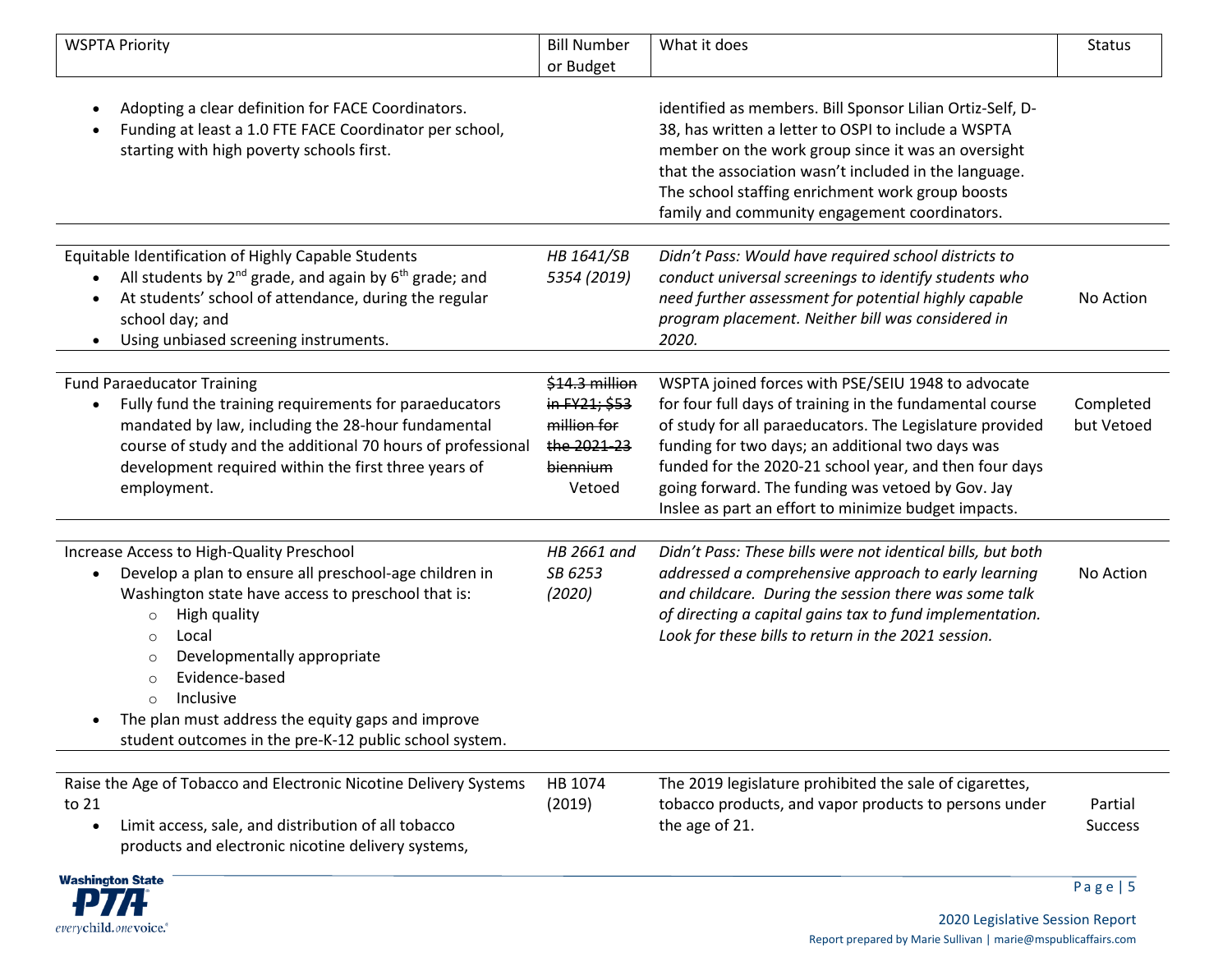| <b>WSPTA Priority</b>                                                                                                                                                                                                                                                                                                                            | <b>Bill Number</b>                                                                                                    | What it does                                                                                                                                                                                                                                                                                                                                                                                                                                                                                                                                                                                                                                                                                                                                                                                                                                                                                                                                                     | <b>Status</b>             |
|--------------------------------------------------------------------------------------------------------------------------------------------------------------------------------------------------------------------------------------------------------------------------------------------------------------------------------------------------|-----------------------------------------------------------------------------------------------------------------------|------------------------------------------------------------------------------------------------------------------------------------------------------------------------------------------------------------------------------------------------------------------------------------------------------------------------------------------------------------------------------------------------------------------------------------------------------------------------------------------------------------------------------------------------------------------------------------------------------------------------------------------------------------------------------------------------------------------------------------------------------------------------------------------------------------------------------------------------------------------------------------------------------------------------------------------------------------------|---------------------------|
|                                                                                                                                                                                                                                                                                                                                                  | or Budget                                                                                                             |                                                                                                                                                                                                                                                                                                                                                                                                                                                                                                                                                                                                                                                                                                                                                                                                                                                                                                                                                                  |                           |
| including but not limited to, e-cigarettes, vaping and<br>Juul devices, to age of 21 and up;<br>Prohibit packaging and marketing targeted at youth.                                                                                                                                                                                              | HB 2454/SB<br>6254 (2020)                                                                                             | Didn't Pass: Governor Inslee tried to crack down on<br>vaping in 2020, with two bills that would have limited<br>flavors that appealed to children and much more.                                                                                                                                                                                                                                                                                                                                                                                                                                                                                                                                                                                                                                                                                                                                                                                                |                           |
| Safe School Plans and Emergency Preparedness<br>Development of clear and specific guidelines and<br>standards for safe school plans.<br>Funding to support schools in developing safe school<br>plans.<br>Funding to ensure that every school is able to<br>$\bullet$<br>implement a safe school plan that will serve all<br>students equitably. | HB 1216<br>(2019)<br>The 2019-21<br>operating<br>budget<br>included<br>funding for 1<br>FTE/ESD for<br>school safety. | The 2019 legislature passed a comprehensive school<br>safety bill that addresses various activities, including<br>establishing a Regional School Safety Center at each<br>ESD; requiring each school district to establish a School-<br>Based Threat Assessment Program by the beginning of<br>the 2020-21 school year; codifying the School Safety<br>Center and the School Safety and Student Well-being<br>Advisory Committee; directing the Joint Legislative<br>Audit and Review Committee to complete a study on<br>the first responder mapping information system by<br>January 31, 2020; adding a student/parent reunification<br>element to safe school plans; establishing requirements<br>for optional school district school resource officer (SRO)<br>programs related to SRO training and law enforcement-<br>school district agreements; and creating a grant<br>program to fund training for SROs and makes SRO<br>training materials available. | Partial<br><b>Success</b> |

| Passed Legislation or Budget Related to Resolutions (2020 only) |                |                                                                                                                                                                                                                                                                                       |         |
|-----------------------------------------------------------------|----------------|---------------------------------------------------------------------------------------------------------------------------------------------------------------------------------------------------------------------------------------------------------------------------------------|---------|
| Emergency Preparedness (Res. 2.9)                               | \$13.2 million | The 2020 supplemental capital budget included \$13.2<br>million for six school districts that are at very high risk<br>and need seismic stability (North Beach, Centralia,<br>South Bend, Boistfort, Cosmopolis, and Marysville).                                                     | Adopted |
| Youth Suicide Prevention (Res. 2.13)                            | HB 2589        | Requires public K-12 schools and public colleges and<br>universities that print student identification (ID) cards,<br>staff ID cards, or both, to print the contact information<br>for suicide prevention organizations on either side of<br>the ID cards, within existing resources. | Passed  |

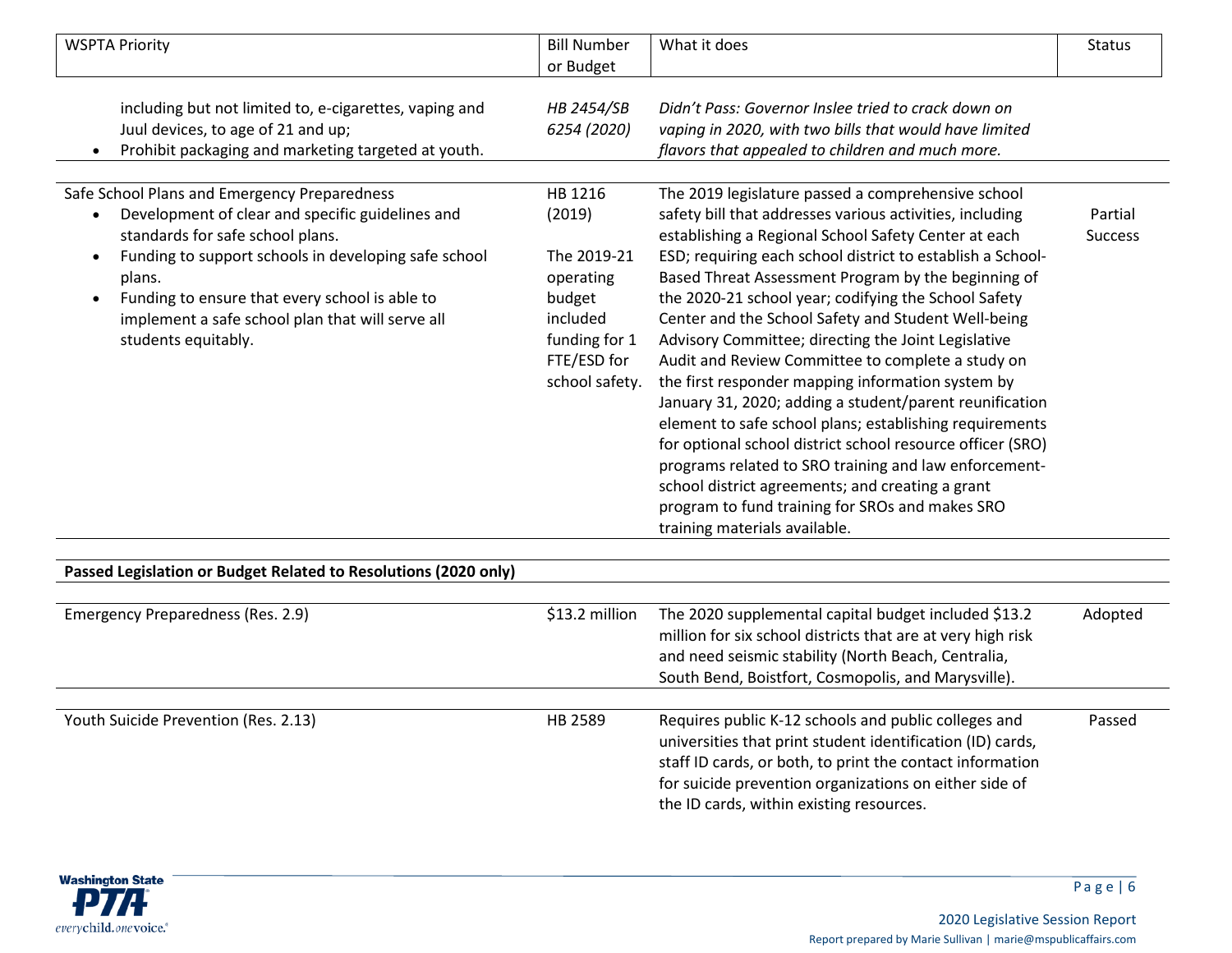| <b>WSPTA Priority</b>                                                                                  | <b>Bill Number</b><br>or Budget | What it does                                                                                                                                                                                                                                                                                                                                                                                         | <b>Status</b>                      |
|--------------------------------------------------------------------------------------------------------|---------------------------------|------------------------------------------------------------------------------------------------------------------------------------------------------------------------------------------------------------------------------------------------------------------------------------------------------------------------------------------------------------------------------------------------------|------------------------------------|
|                                                                                                        | \$2.6 million                   | In 2020, 1.5 FTE were funded for student mental health<br>and suicide prevention.                                                                                                                                                                                                                                                                                                                    | Adopted                            |
| Trauma-informed Care (Res. 2.18)                                                                       | SB 6191                         | Questions related to ACEs must be incorporated into<br>the Healthy Youth Survey.                                                                                                                                                                                                                                                                                                                     | Passed                             |
| Foster Youth (Res. 2.20)                                                                               | HB 2711                         | Requires OSPI to convene a temporary work group to<br>develop recommendations related to education<br>outcomes and eliminating racial and ethnic disparities<br>for students in foster care, experiencing homelessness,<br>or both.                                                                                                                                                                  | Passed                             |
| Comprehensive Sexual Health Education (Res. 2.21 related to<br>mutual respect and affirmative consent) | SB 5395                         | By the 2022-23 school year, all school districts must<br>offer comprehensive sexual health education at least<br>one time per grade band. The four grade bands are K-3,<br>4-5, 6-8, and 9-12. In K-3, the instruction is in social and<br>emotional learning. Parents and guardians must be<br>notified, have the option of opting out their student,<br>and the ability to preview the curriculum. | Passed                             |
| School Nutrition (Res. 11.19)                                                                          | HB 2660                         | Requires, with limited exceptions, each school with<br>students in or below grade 8 with 62.5 percent or more<br>of its students eligible for free meals through a direct<br>certification process to participate in the federal<br>Community Eligibility Provision (CEP), thereby making<br>school meals available to all students at no charge.                                                    | Passed                             |
| Allergies and Asthma (Res. 11.22)                                                                      | 2020<br>Vetoed                  | HB 2428 would have created a work group to review<br>the use, cost and disposal of epi-pens. A budget proviso<br>passed, but the proviso language and budget were<br>vetoed.                                                                                                                                                                                                                         | <b>Budget</b><br>proviso<br>vetoed |
| Mitigating the Health Effects of Climate Change (Res. 11.28)                                           | SB 5811                         | The Department of Ecology is directed to adopt rules to<br>implement the motor vehicle emissions standards of<br>California.                                                                                                                                                                                                                                                                         | Passed                             |

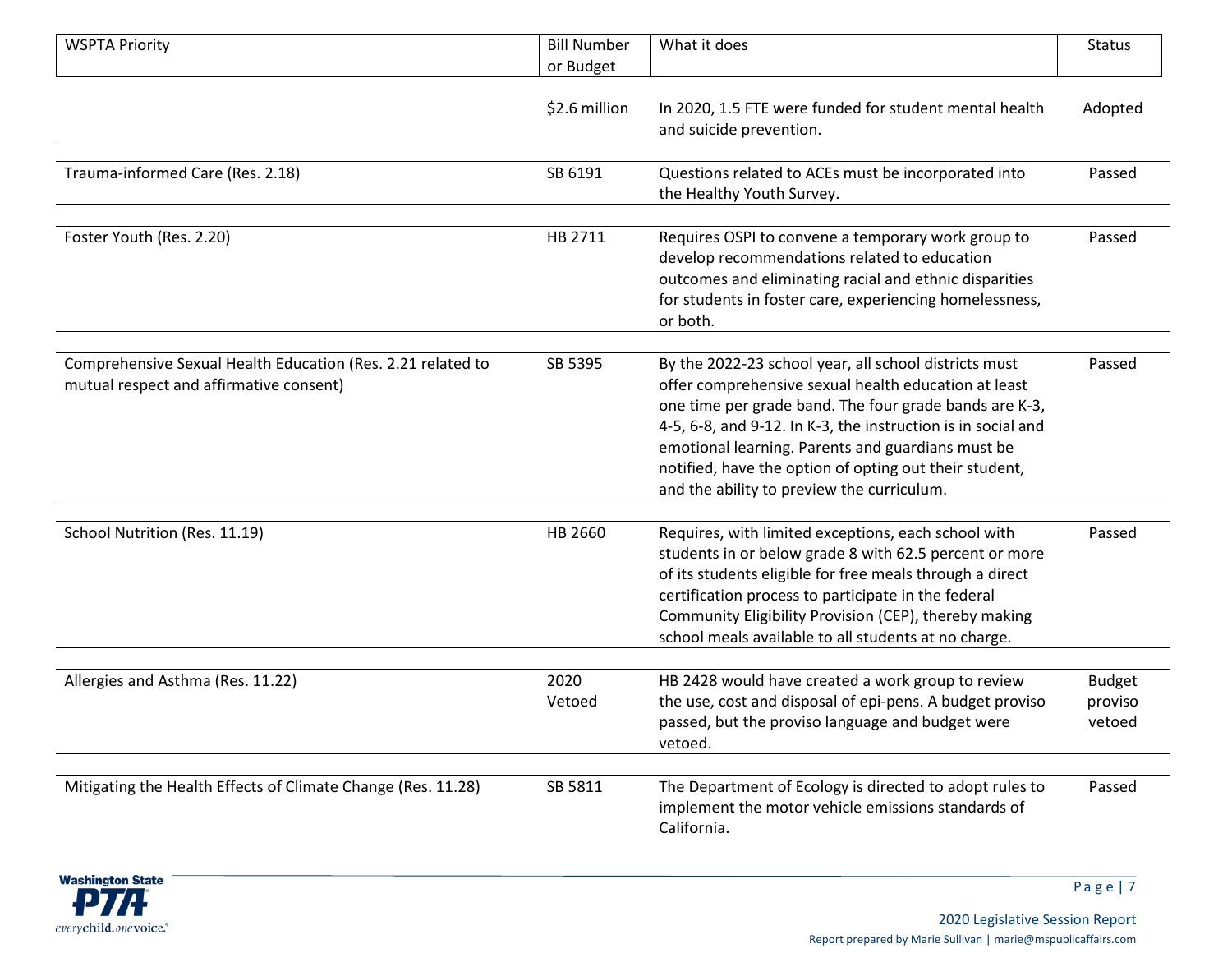| <b>WSPTA Priority</b>                                                                                    | <b>Bill Number</b> | What it does                                                                                                                                                                                                                                                                                                                                                                                                                                                                                                  | <b>Status</b> |
|----------------------------------------------------------------------------------------------------------|--------------------|---------------------------------------------------------------------------------------------------------------------------------------------------------------------------------------------------------------------------------------------------------------------------------------------------------------------------------------------------------------------------------------------------------------------------------------------------------------------------------------------------------------|---------------|
|                                                                                                          | or Budget          |                                                                                                                                                                                                                                                                                                                                                                                                                                                                                                               |               |
|                                                                                                          | HB 2311            | Requires the state and state government as a whole to<br>achieve net zero GHG emissions by 2050.                                                                                                                                                                                                                                                                                                                                                                                                              | Passed        |
| High School Graduation, College Preparation and Access (Res.<br>18.19)                                   | SB 6141            | This bill directs school districts to offer a financial<br>assistance advising day in the fall for seniors, during the<br>school day. The goal is to increase the number of<br>students qualifying for federal and state financial<br>assistance and, therefore, the number of students<br>accessing higher education.                                                                                                                                                                                        | Passed        |
|                                                                                                          | SB 6521            | In 2019, HB 1599 created a work group to consider<br>"mastery-based education," where students advance<br>based on proficiency, not grade level. This bill creates a<br>pilot program.                                                                                                                                                                                                                                                                                                                        | Passed        |
|                                                                                                          |                    | This bill requires OSPI to create and administer an<br>innovative learning pilot program to authorize full-time<br>enrollment funding for students participating in<br>mastery-based learning programs. The pilot program<br>must be in effect through the 2022-23 school year. To<br>participate in the pilot program, school districts must<br>have a waiver from the credit unit graduation<br>requirements for the 2019-20 school year, which is<br>typically the high schools with Big Picture programs. |               |
|                                                                                                          |                    |                                                                                                                                                                                                                                                                                                                                                                                                                                                                                                               |               |
| Increasing Access and Affordability for Post-Secondary/Higher<br>Education and Certificates (Res. 18.33) | HB 2864            | This bill creates a Running Start in the Summer pilot<br>program, with funding to support 500 students.                                                                                                                                                                                                                                                                                                                                                                                                       | Passed        |
|                                                                                                          | SB 6561            | The Undocumented Student Support Loan Program,<br>administered by the Washington Student Achievement<br>Council, is created to offer low-interest loans to<br>resident students who would not otherwise be eligible<br>for federal student loans because of their citizenship<br>status.                                                                                                                                                                                                                      | Passed        |